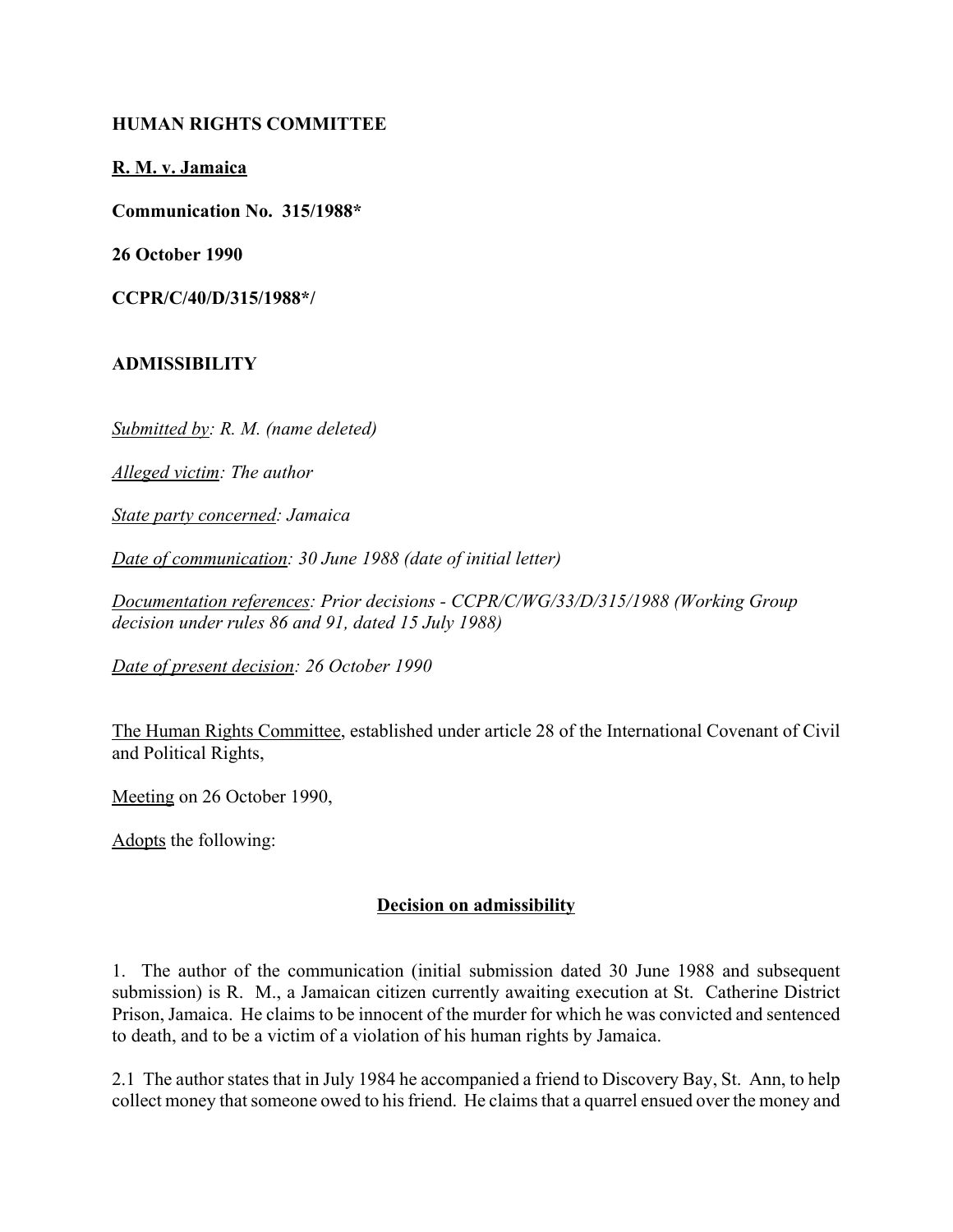that he and his friend were attacked with knives and machetes. He fled towards the Discovery Bay main road, where he boarded a bus. Shortly thereafter, the bus was stopped by police and he was arrested. The body of the friend was found the next morning.

2.2 The author claims that his case was never thoroughly investigated, and that the Home Circuit Court convicted and sentenced him on the wholly circumstantial evidence that he had been seen running on the main road.

2.3 The author states that he appealed to t he Court of Appeal and that his appeal was dismissed. At the time of submission in 1988 he had not applied for leave to appeal to the Judicial Committee of the Privy Council because of lack of financial means.

3. By decision of 15 July 1988, the Working Group of the Human Rights Committee transmitted the communication to the State party and requested it, under rule 91 of the rules of procedure, to provide information and observations relevant to the question of the admissibility of the communication. It further requested the State party, under rule 86 of the rules of procedure, not to carry out the death sentence against the author while his communication was under consideration by the Committee. The author was requested to substantiate his allegation that the was detained for three months without charges against him, to further explain the circumstances of his trial and to clarify what he considers to have been unfair in the conduct of his trial and to clarify what he considers to have been unfair in the conduct of his trial and to indicate whether he has sought legal aid, under the Poor Prisoners' Defence Act, for purposes of a petition for leave to appeal to the Judicial Committee of the Privy Council.

4. In his reply, dated 8 October 1988, the author states that he was arrested on 15 June 1984 and not charged until the last week of August 1984. He was convicted on 27 May 1987; the appeal was dismissed on 27 November 1987. He was defended by a legal aid attorney under the Poor Prisoners' Defence Act. He states that at the trial, he intended to call witnesses on his behalf, but his attorney advised against this because he felt it would prolong the case and pointed out that he had not received payment for his services. The lawyer allegedly informed him that payment would be required if he were to call witnesses on the author's behalf. The author further alleges that in the course of the trial, one of the prosecution witnesses changed his testimony to the author's favour, but the court refused to admit it. The author reiterates his principal complaint that the police made no effort to investigate what really happened to his friend on the day of the crime or to discover a motive or to trace eyewitnesses. The police and the court, the author alleges, relied on witnesses who had merely seen the two of them together before the incident and the author running away afterwards.

5. In its submission under rule 91, dated 2 December 1988, the State party argues that the communication is inadmissible under article 5, paragraph 2(b), of the Optional Protocol, on the ground of non-exhaustion of domestic remedies, because the author had not applied, pursuant to Section 110 of the Jamaican Constitution, for special leave to appeal to the Judicial Committee of the Privy Council. No comments were received from the author. On 12 July 1990, the author's representative in London informed the Committee that she is endeavouring to file a petition for special leave to appeal to the Judicial Committee of the Privy Council on the author's behalf, but that she has not yet been able to obtain several documents considered to be relevant for purposes of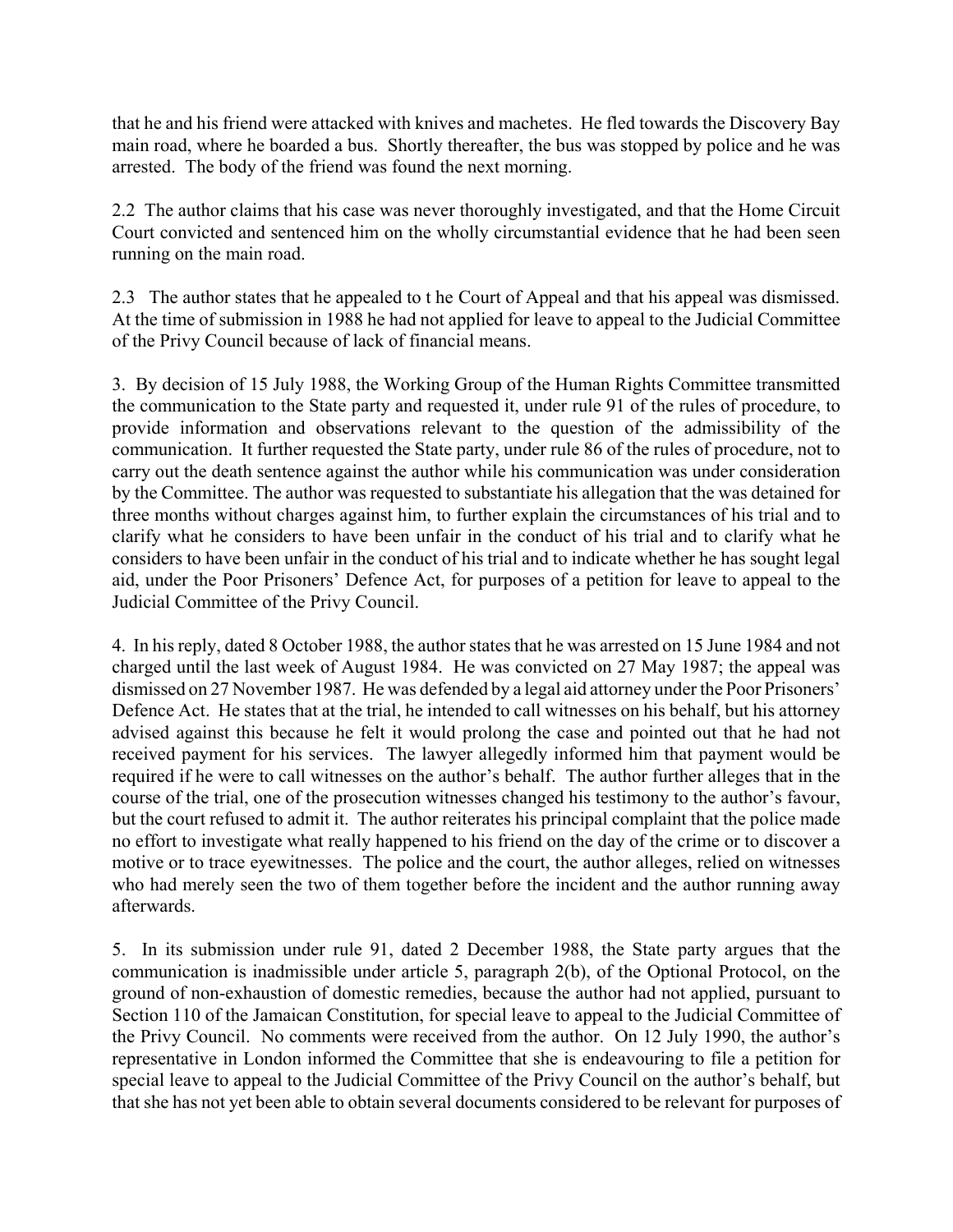such a petition. She has, however, obtained a copy of the written judgment of the Court of Appeal in the case.

6.1 Before considering any claims contained in a communication, the Human Rights Committee must, in accordance with rule 87 of its rules of procedure, decide whether or not the communication is admissible under the Optional Protocol to the Covenant.

6.2 The Committee has ascertained, as it is required to do under article 5, paragraph 2(a), of the Optional Protocol, that the matter has not been submitted to another instance of international investigation or settlement.

6.3 With regard to the requirement of exhaustion of domestic remedies, the Committee has taken note of the State party's contention that the communication is inadmissible because of the author's failure to petition the Judicial Committee of the Privy Council for special leave to appeal, pursuant to Section 110 of the Jamaican Constitution. It observes that the author has secured pro bono legal representation from a London law firm for this purpose, after submitting his case to the Human Rights Committee, and that his representative is endeavouring to file a petition for special leave to appeal on his behalf. While expressing concern about the apparent unavailability, so far, of relevant court documents in the case, the Committee does not consider that a petition for special leave to appeal to the Judicial Committee of the Privy Council would be a priori ineffective and as such a remedy that authors need not exhaust before addressing a communication to the Committee. Accordingly, it finds that the requirements of article 5, paragraph 2(b), of the Optional Protocol have not been met.

6.4 With regard to the practical operation of the system of legal aid in Jamaica, the Committee stresses that article 14, paragraph 3(d), of the Covenant requires States parties to ensure proper legal assistance to persons accused of criminal offences at all stages of their trial and appeal, including appeals to the Judicial Committee of the Privy Council. In the light of article 6, paragraph 2, of the Covenant it is imperative that whenever legal ais is provided, it must be sufficient to ensure that the trial can be conducted fairly.

7. The Human Rights Committee therefore decides:

(a) That the communication is inadmissible under article 5, paragraph 2(b), of the Optional Protocol;

(b) That the State party be requested to make all the relevant court documents available to the author and his counsel without further delay so as to permit an effective recourse to the Judicial Committee of the Privy Council;

(c) That, since this decision may be reviewed under rule 92, paragraph 2, of the Committee's rules of procedure upon receipt of a written request by or on behalf of the author containing information to the effect that the reasons for inadmissibility no longer apply, the State party shall be requested, under rule 86 of the Committee's rules of procedure, not to carry out the death sentence against the author before he has had a reasonable time, after completing the effective domestic remedies available to him, to request the Committee to review the present decision;